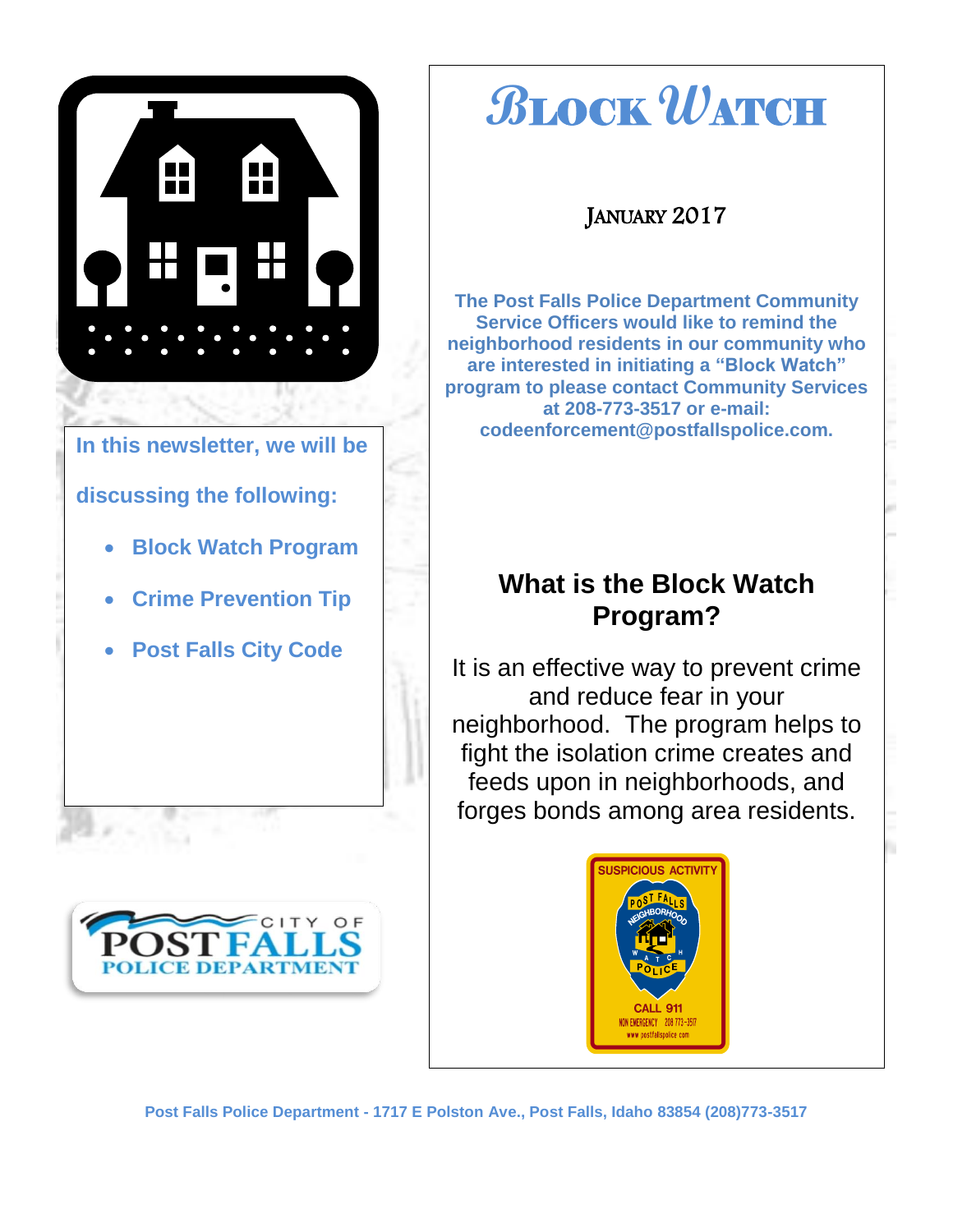# **Crime Prevention Tip**



#### **IRS Scams:**

I

With tax season right around the corner it is important to remember the IRS will never:

1. Call to demand immediate payment, nor will they call about taxes owed without first having mailed you a bill.

2. Demand that you pay taxes without giving you the opportunity to question or appeal the amount they say you owe.

3. Require you to use a specific payment method for your taxes, such as a prepaid debit card.

4. Ask for credit or debit card numbers over the phone.

5. Threaten to bring in local police or other law-enforcement groups to have you arrested for not paying.

If you get a phone call from someone claiming to be from the IRS and asking for money, here's what you should do:

1. If you know you owe taxes or think you might owe, call the IRS at 1.800.829.1040. The IRS workers can help you with a payment issue.

2. If you know you don't owe taxes or have no reason to believe that you do, report the incident to the Treasury Inspector General for Tax Administration (TIGTA) at 1.800.366.4484 or at [www.tigta.gov.](http://www.tigta.gov/)

3. You can file a complaint at [www.ftccomplaintassistant.gov](http://www.ftccomplaintassistant.gov/) : chose "Other" and then "Imposter Scams." If the complaint involves someone impersonating the IRS, include the words "IRS Telephone Scam" in the notes.

Remember, too, the IRS does not use unsolicited email, text messages or any social media to discuss your personal tax issue. For more information on reporting tax scams, go to [www.irs.gov](http://www.irs.gov/) and type "scam" in the search box.

The above information was retrieved from [www.irs.gov](http://www.irs.gov/)

**Fraud cases reported to the Post Falls Police Department between the months of January and September 2016.**

- **3 – Reports of Wire Fraud**
- **5 – Reports of Fraud by Swindle**
- **4 – Reports of Fraud by Impersonation**